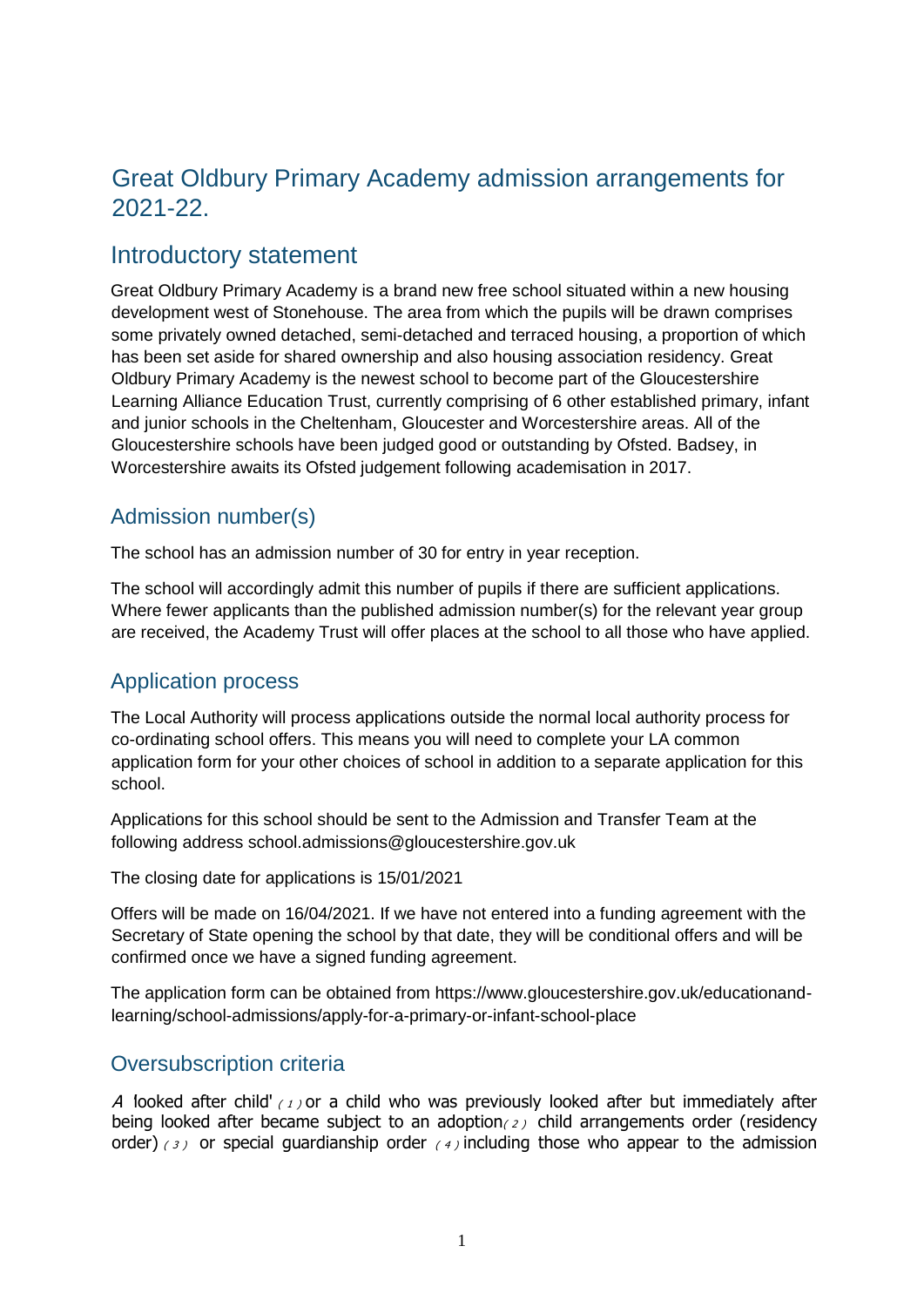authority to have been in state care outside of England and ceased to be in state care as a result of being adopted  $(5)$ .

- *(1)* A 'looked after child' is a child who is (a) in the care of a local authority, or (b) being provided with accommodation by a local authority in the exercise of their social services functions (see the definition in Section 22(1) of the Children Act 1989) at the time of making an application to a school. Such children are referred to as Children in Care.
- *(2)* This includes children who were adopted under the Adoption Act 1976 (see section 12 adoption orders) and children who were adopted under the Adoption and Children's Act 2002 (see section 46 adoption orders).
- *(3)* Under the provisions of s.12 of the Children and Families Act 2014.
- *(4)* See Section 14A of the Children Act 1989 which defines a 'special guardianship order' as an order appointing one or more individuals to be a child's special guardian (or special guardians).
- *(5)* A child is regarded as having been in state care outside of England if they were in the care of or were accommodated by a public authority, a religious organisation, or any other provider of care whose sole or main purpose is to benefit society.

### Tie-break

If the school becomes oversubscribed within criteria 2, 3, 4 or 5 above a distance tie-break will apply, with those living closest to the school being given priority for admission.

If two children live exactly the same distance from the school random allocation undertaken by someone unconnected to the School Trust will be used as a final tie-break to decide who will be admitted.

If two or more children of multiple birth (twins, triplets etc.) from the same family are tied for the final place, we will admit them all, as permitted by the infant class size rules and exceed our PAN.

### Late applications

All applications received by the LA after the deadline will be considered to be late applications. Late applications will be considered after those received on time. If, following consideration of all applicants the school is oversubscribed, parents may request that their child is placed on the school's waiting list.

# Deferred entry for infants

Parents offered a place in reception for their child have a right to defer the date their child is admitted, or to take the place up part-time, until the child reaches compulsory school age. Places cannot be deferred beyond the beginning of the final term of the school year for which the offer was made.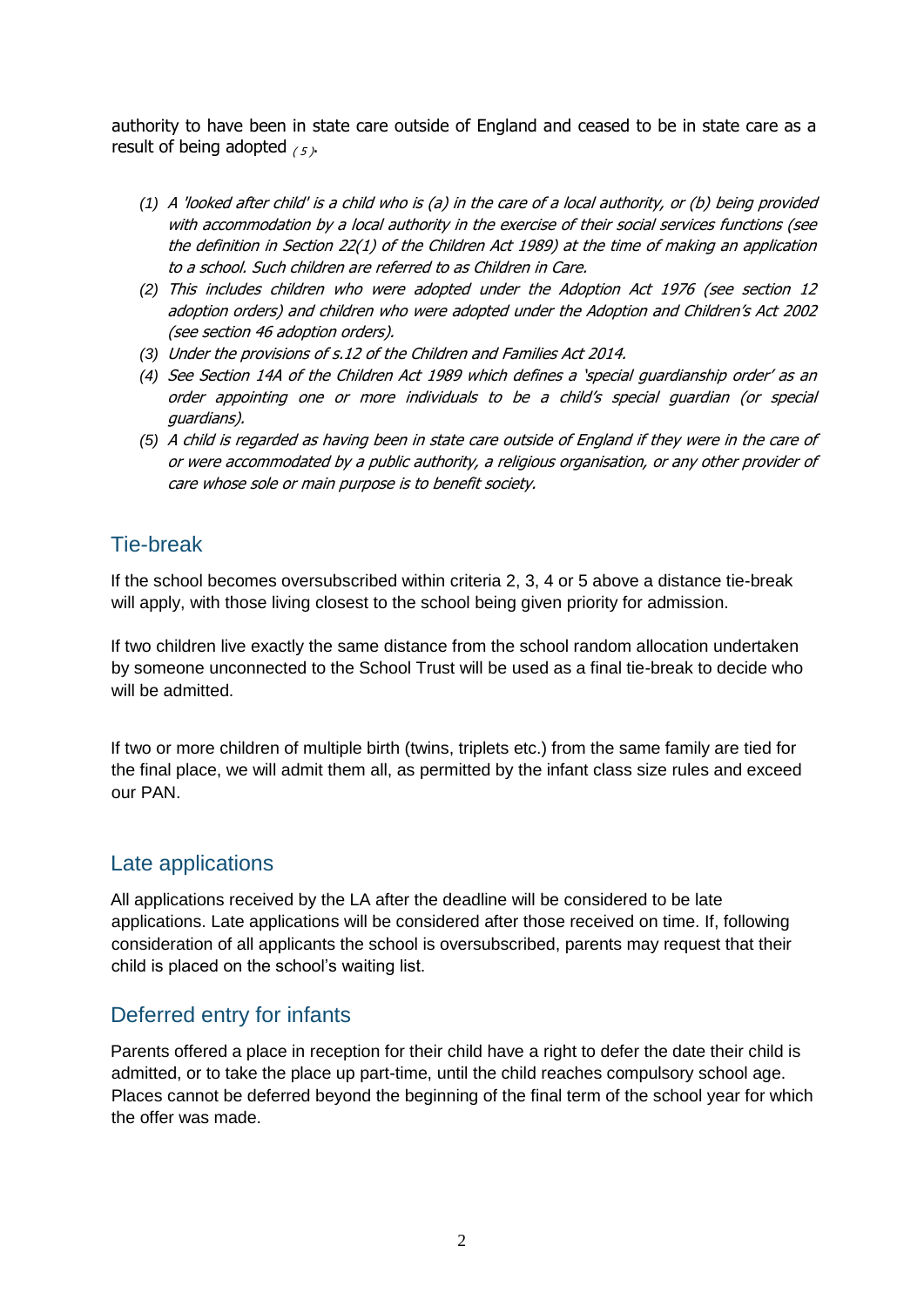Children reach compulsory school age on the prescribed day following their 5th birthday (or on their fifth birthday if it falls on a prescribed day). The prescribed days are 31 August, 31 December and 31 March.

### Admission of children outside their normal age group

Parents may request that their child is admitted outside their normal age group. To do so parents should include a request with their application, specifying why admission out of normal year group is being requested

When such a request is made, the academy trust will make a decision on the basis of the circumstances of the case and in the best interests of the child concerned, taking into account the views of the headteacher and any supporting evidence provided by the parent.

# Waiting lists

The school will operate a waiting list for each year group. Where the school receives more applications for places than there are places available, a waiting list will operate until the end of the academic year. This will be maintained by the Academy Trust and it will be open to any parent to ask for his or her child's name to be placed on the waiting list, following an unsuccessful application.

Children's position on the waiting list will be determined solely in accordance with the oversubscription criteria. Where places become vacant they will be allocated to children on the waiting list in accordance with the oversubscription criteria. The waiting list will be reordered in accordance with the oversubscription criteria whenever anyone is added to or leaves the waiting list.

# Appeals

All applicants refused a place have a right of appeal to an independent appeal panel constituted and operated in accordance with the School Admission Appeals Code.

Appellants should contact the Clerk to the appeals panel c/o Great Oldbury Primary Academy. Head Office. Tobyfields Road. Bishops Cleeve. Gloucestershire. GL52 8NN by 23/05/2021 for information on how to appeal. Information on the timetable for the appeals process is on our website at www.greatoldburyprimaryacademy.org.uk .

#### Notes:

#### Home address:

The home address is where a child normally lives. Where a child lives with parents with shared parental responsibility, each for part of a week, the address where the child lives is determined using a joint declaration from the parents stating the pattern of residence. If a child's residence is split equally between both parents, then parents will be asked to determine which residential address should be used for the purpose of admission to school. If no joint declaration is received where the residence is split equally by the closing date for applications, the home address will be taken as the address where the child is registered with the doctor. If the residence is not split equally between both parents then the address used will be the address where the child spends the majority of the school week.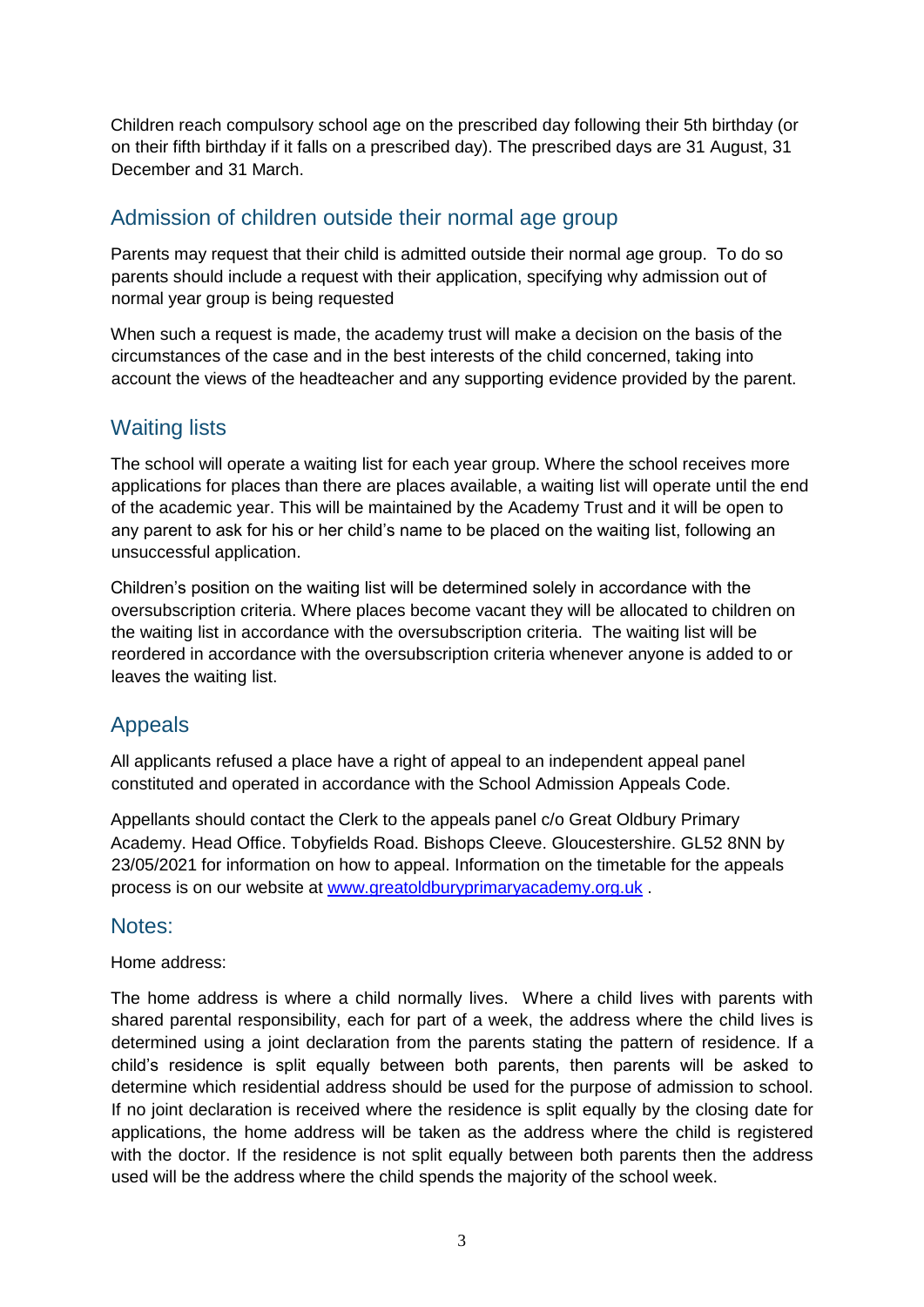Sibling:

'Sibling' means a natural brother or sister, a half brother or sister, a legally adopted brother or sister or half-brother or sister, a step brother or sister or other child living in the same household as part of the same family who, in any of these cases, will be living at the same address at the date of their application for a place.

Free School Meals Priority:

Those eligible for free school meals admission priority are:

Children who:

• Are currently registered as eligible for free schools meals

Children for whom their parents cannot provide evidence that their child is currently registered for free school meals but where the child or its parents receive any of the following:

- Universal Credit
- Income Support;
- income-based Jobseekers Allowance;
- an income-related employment and support allowance;
- support under part VI of the Immigration and Asylum Act 1999
- Child Tax Credit (provided they are not entitled to Working Tax Credit) and have an annual income that, from 6 April 2011, does not exceed £16,190 (as assessed by Her Majesty's Revenue and Customs);
- where a parent is entitled to the Working Tax Credit run-on (the payment someone receives for a further four weeks after they stop qualifying for Working Tax Credit);
- the Guarantee element of State Pension Credit

Parents will be required to provide evidence of eligibility with their application.

Pupil and Service Premium Priority:

Those eligible for Pupil Premium admission priority are:

Children who:

Are currently registered as eligible for free schools meals;

Children for whom their parents cannot provide evidence that their child is currently registered for free school meals, but where the child or its parents receive any of the following: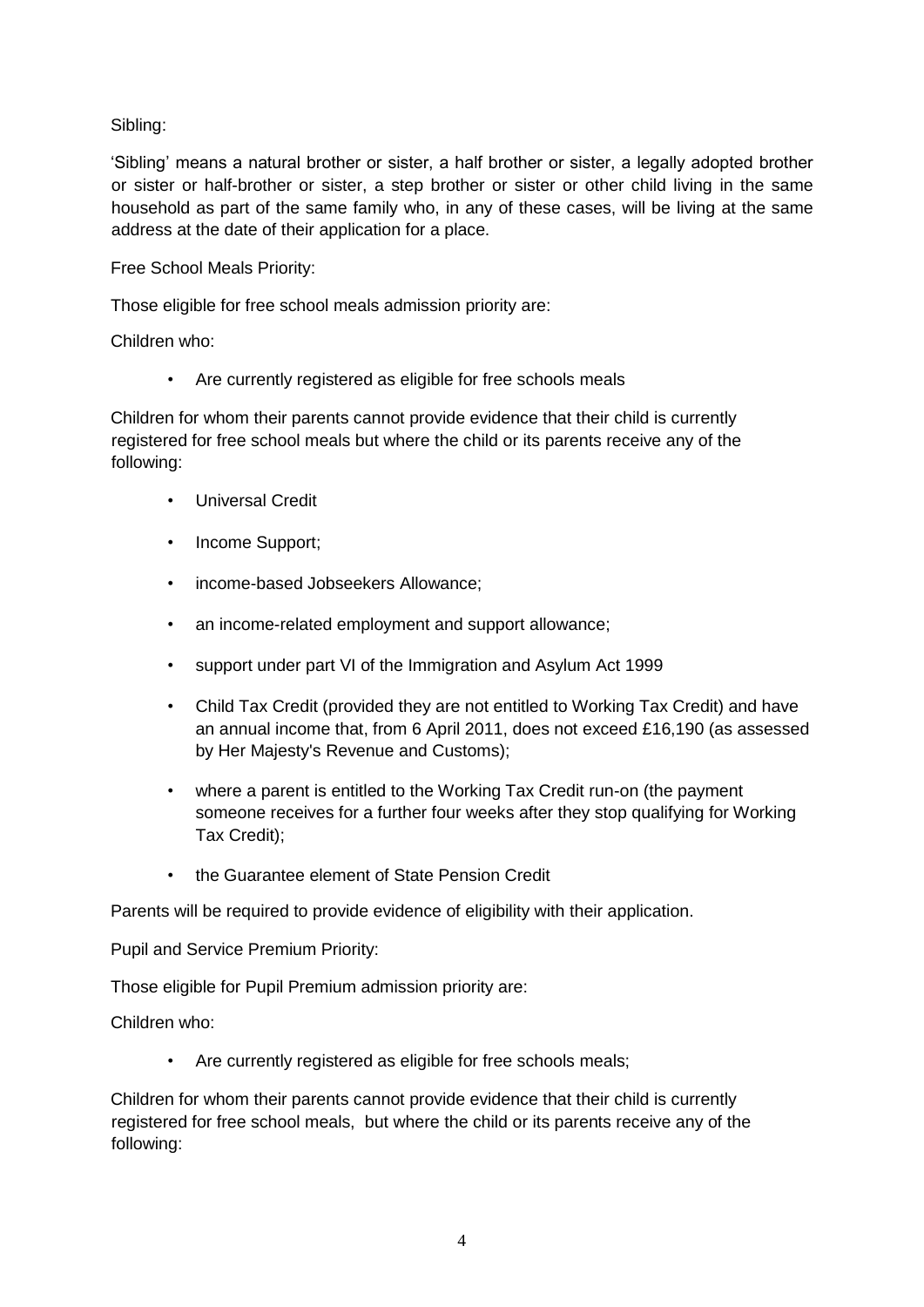- Universal Credit
- Income Support;
- income-based Jobseekers Allowance;
- an income-related employment and support allowance;
- support under part VI of the Immigration and Asylum Act 1999
- Child Tax Credit (provided they are not entitled to Working Tax Credit) and have an annual income that, from 6 April 2011, does not exceed £16,190 (as assessed by Her Majesty's Revenue and Customs);
- where a parent is entitled to the Working Tax Credit run-on (the payment someone receives for a further four weeks after they stop qualifying for Working Tax Credit);
- the Guarantee element of State Pension Credit.

Those eligible for Service Premium admission priority are:

- children whose parent(s) are serving in the regular UK armed forces;
- children of ex regular UK armed forces personnel who were serving in the last 3 years;
- children where at least one parent died while serving in the UK armed forces and the child is in receipt of a pension under the Armed Forces Compensation Scheme (AFCS) and the War Pensions Scheme (WPS).

Parents will be required to provide evidence of eligibility with their application.